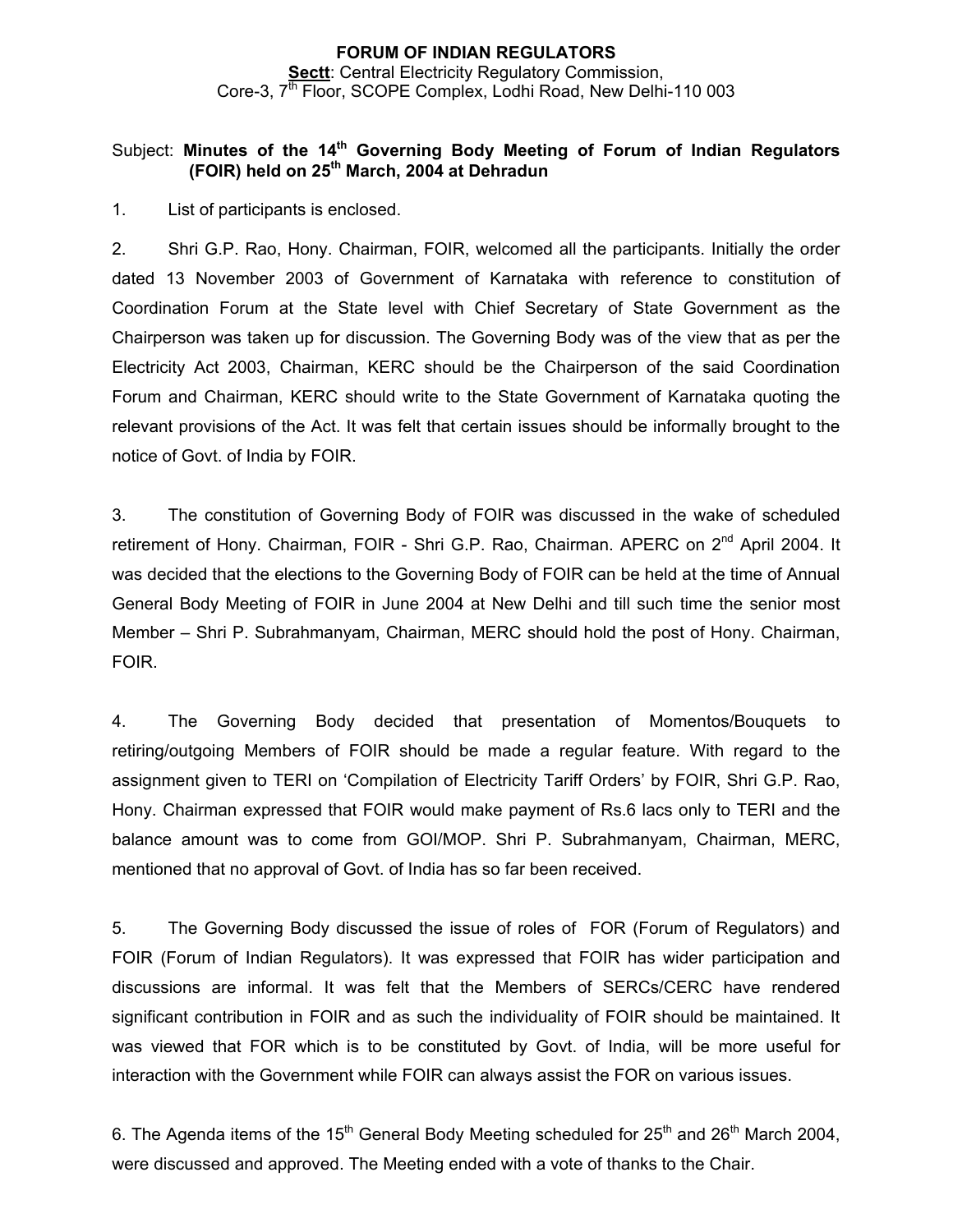# **LIST OF PARTICIPANTS IN THE 14TH GOVERNING BODY MEETING OF FORUM OF INDIAN REGULATORS (FOIR) HELD ON 25TH MARCH, 2004 AT DEHRADUN**

| S.No. | Name                 | <b>Designation/Office</b>        |
|-------|----------------------|----------------------------------|
|       | Shri G.P. Rao        | Chairman, APERC                  |
| 2.    | Shri P. Subrahmanyam | Chairman, MERC                   |
| 3.    | Shri Arun Kumar      | Chairman, RERC                   |
| 4.    | Shri S.S. Gupta      | Chairman, HPERC                  |
| 5.    | Shri Hemant Jain     | <b>Executive Treasurer, FOIR</b> |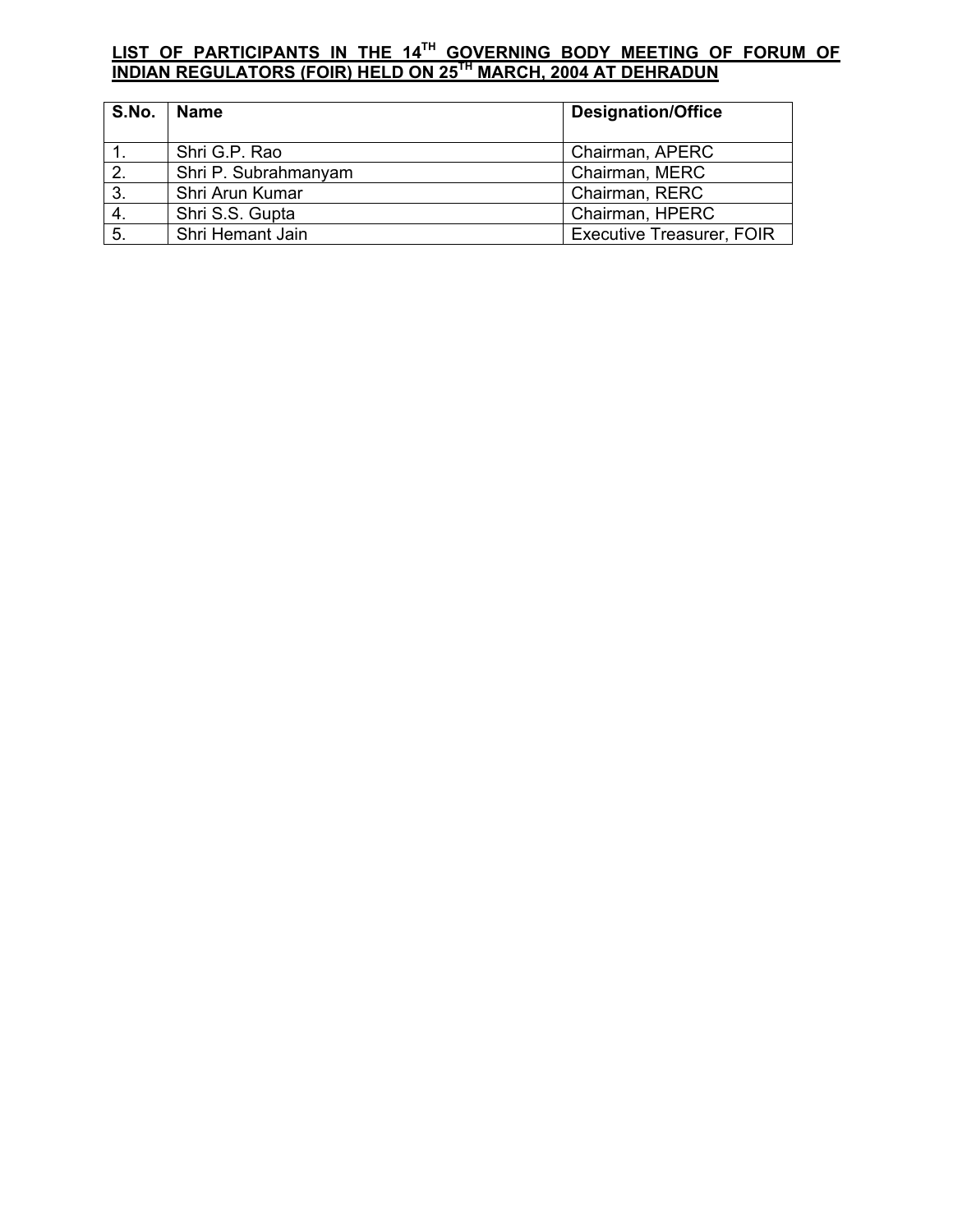### **FORUM OF INDIAN REGULATORS Sectt**: Central Electricity Regulatory Commission, Core-3, 7<sup>th</sup> Floor, SCOPE Complex, Lodhi Road, New Delhi-110 003

### Subject: **Minutes of the 15th General Body Meeting of Forum of Indian Regulators (FOIR) held on 25th and 26th March, 2004 at Dehradun**

1. List of participants is enclosed.

2. Shri G.P. Rao, Hony. Chairman, FOIR welcomed all participants and thanked Shri Divakar Dev, Chairman, UERC for making excellent arrangements for the FOIR Meeting. The General Body welcomed the new Members to FOIR – Shri Bhanu Bhushan, Member CERC, Shri K.P. Gupta, Member GERC and Shri T. Bajaj, Secretary HERC. In his welcome address, the Hony. Chairman recalled the excellent arrangement and hospitality extended by RERC and MPERC in the past for hosting the FOIR Meetings at Jaipur and Bhopal respectively.

3. The Minutes of the  $14<sup>th</sup>$  General Body Meeting of FOIR held at New Delhi on  $15<sup>th</sup>$  and 16<sup>th</sup> January 2004 were confirmed. Discussions were initiated on the order dated 13<sup>th</sup> November 2003 of State Govt. of Karnataka with regard to constitution of a Coordination Forum at the State level. The General Body expressed that the Coordination Forum constituted by the Karnataka State Govt. was not as per the provisions of Electricity Act 2003. Hony. Chairman, FOIR informed that Chairman, KERC has already taken up the matter with Govt. of Karnataka and FOIR can take up these issues only informally as has been done in the past. The Members of the General Body were of the view that the entire Karnataka State Electricity Regulatory Commission should not attend the Meetings of said Coordination Forum and the same could be advised from this Forum.

4. Hony. Chairman, FOIR requested the Members to discuss the development and experience of the various Regulatory Commissions since the last General Body Meeting held New Delhi on  $15<sup>th</sup>$  &  $16<sup>th</sup>$  January, 2004.

4.1 Shri G. Subba Rao, Chairman GERC, informed that a new Member had joined GERC and there was no time lag in his appointment. He stated tha the State Advisory Committee had been constituted and a number of draft Concept Papers on Grid Code, Code for power trading, safety standards etc. had been posted on their website. He further informed that a number of meetings were held with all the utilities in this regard. One tariff petition and one Grid support petition were stated to be pending for which the orders were likely to be finalised by June, 2004. He mentioned that almost 300 applications were received for captive power plants with the provisions of Act coming into force in December, 2003.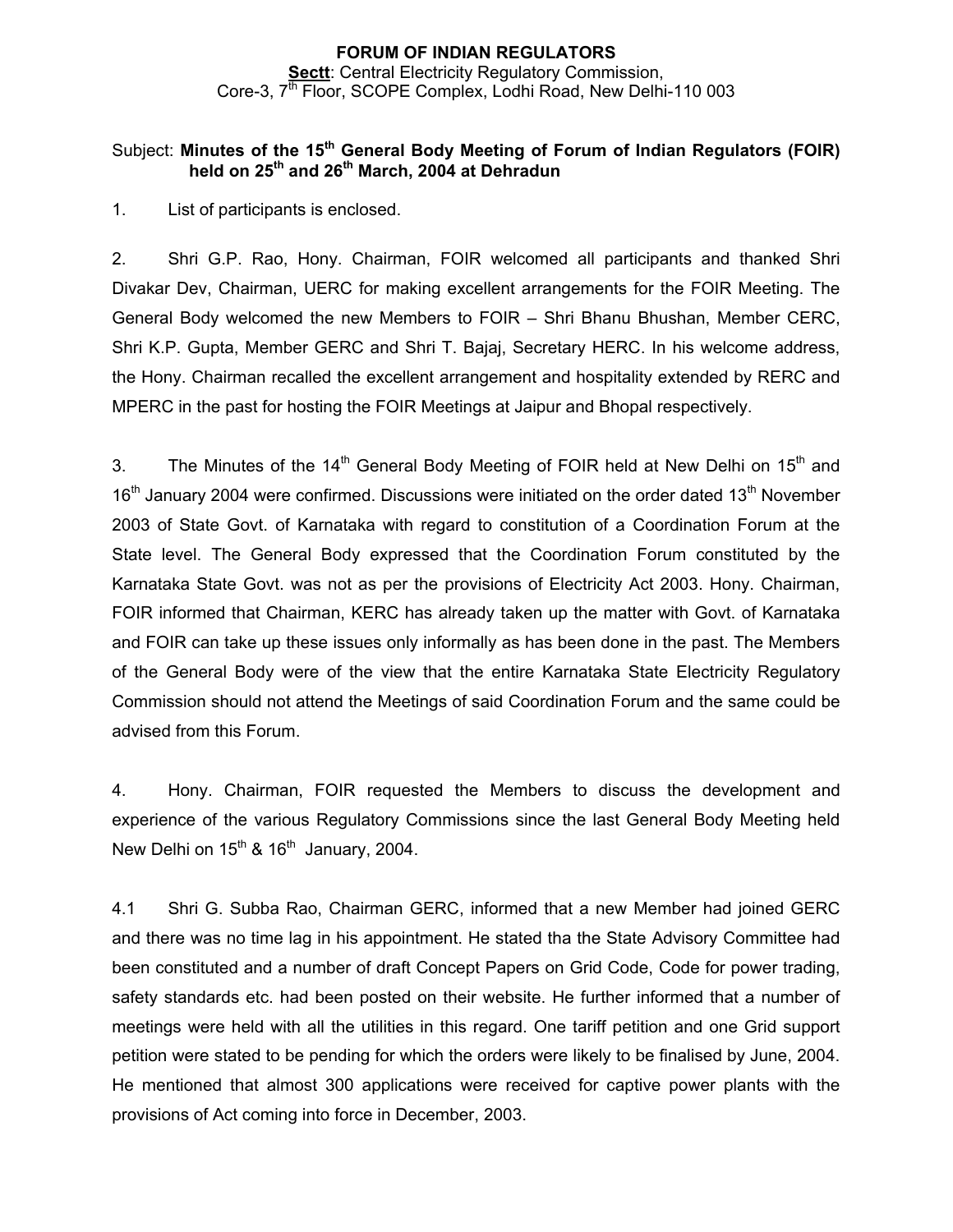4.2 Shri B.C. Jena, Member, OERC, informed that out of the 38 Regulations required to be formulated under the new Electricity Act, 2003, OERC had finalised 19 Regulations. He referred to the provisions of State Commission Fund under the Act and stated that it was not clear as to who will operate the Fund. He was of the view that the State Commission be empowered to operate the Fund and CAG had already referred the matter to MOP on the subject. He suggested that FOIR can take up this matter with Govt. of India. In this regard Shri Surinder Pal, Member APERC, informed that the Govt. of India & CAG were quite positive in their approach in this matter.

 Shri B.C. Jena further discussed about the situation arising with one of the EOU (Export Oriented Unit) seeking permission of the Commission to shift its load from the State Licensee to some captive power plant. Intervening in the discussion, Hony. Chairman FOIR informed that the issue had been extensively deliberated by him with Secretary (Power), MOP, but there was no response. He suggested that Chief Minister of Orissa should take up the matter the Union Minister of Power and Prime Minister. He expressed that the situation has to be rectified otherwise the Govt. Licensees would be wiped off. Shri D.C. Sahoo, Chairman OERC proposed that the FOIR should take up the matter about captive generation with Govt. of India. Shri Arun Kumar, Chairman, RERC, also cited one situation in which one unit in Madhya Pradesh wanted to buy power from Rajasthan as the transmission company had spare capacity available. He mentioned that in such a situation Rajasthan would have gained but MP would have lost. He was of the view that the issue of captive generation need not be taken up by FOIR or the Commissions since the regulators have a mandate to strike balance among the various stakeholders. In reply to a question from Shri D. Roy Bardhan, Member MPERC, Hony. Chairman FOIR stated that MPERC should not permit supplies from two different sources in the same premises of any consumer.

4.3 Shri Pramod Deo, Member MERC, expressed that the regulators are required to implement the Govt. policy which is passed by the Parliament. Shri G.P. Rao, Hony. Chairman FOIR and Shri Arun Kumar, Chairman RERC were of the view that at best the FOIR can express itself informally to the Govt. of India on the policy issues. Shri R.K. Sharma, Member GERC stated that the state utilities can ensure reliability of power supply and with improvement they can bring back industries as their consumers. However Shri G.P. Rao, clarified that there is no level playing field between the state unitilies and captive power plants considering the cross subsidy element.

 Shri. S.K. Jena, Member OERC, referred to the definition of 'Captive Power Generation' in the Electricity Act, 2003 and expressed that captive power plants will take up new loads only without affecting the state unitlities. In this context, Shri G.P. Rao shared the experience of APERC and informed that AP had initially encouraged captive generation. He informed that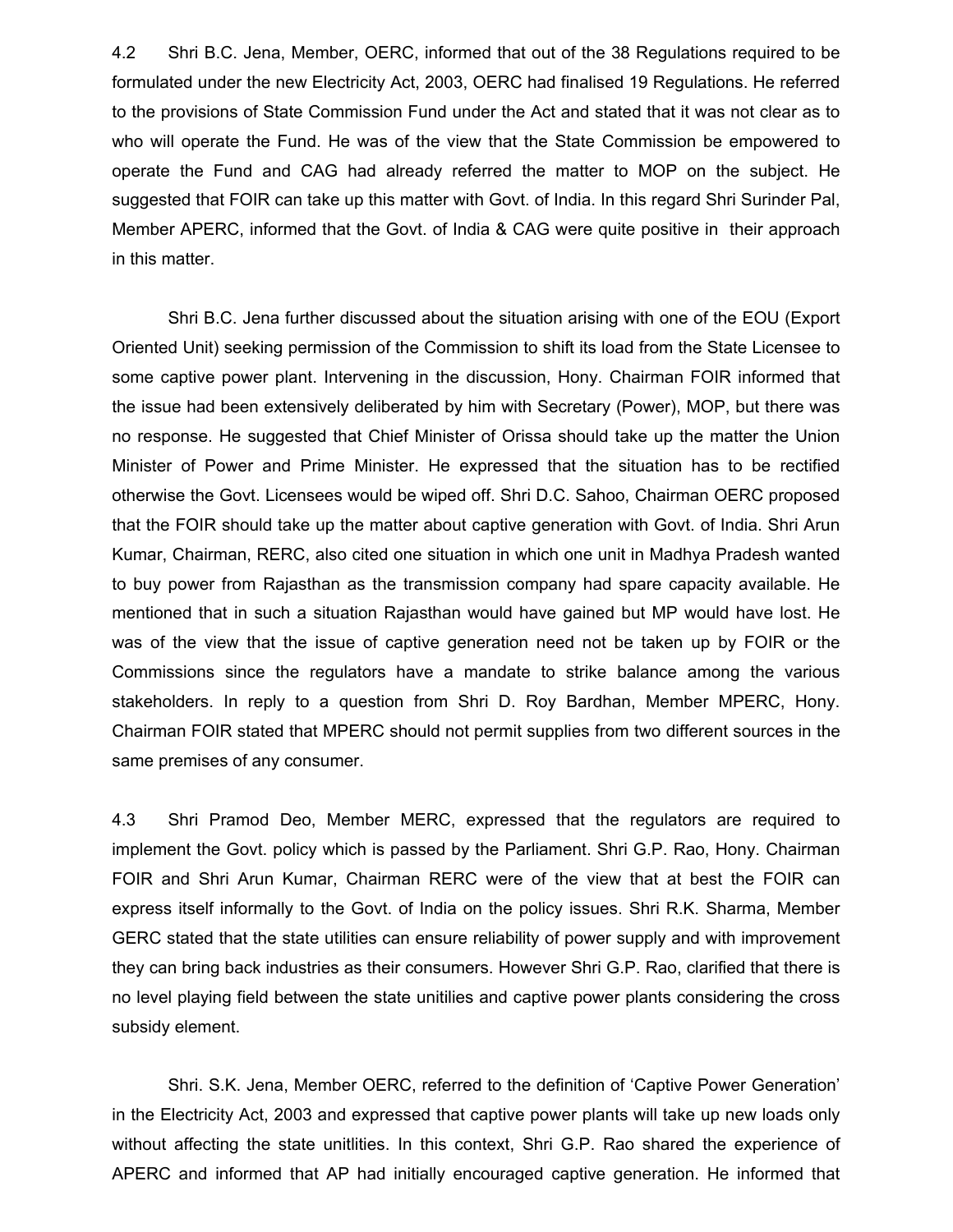captive generation was regulated by power available from Orissa and captive units were then allowed to operate as standby units only with the tariff being reduced by regulation. He expressed that provisions of Electricity Act, 2003 actually diverts the cross subsidy paying consumers since the captive power plant can make third party sales. He was of the view that there should not be any blanket cover and the Commissions or Govt. should have some discretionary powers in cases of second licensee in the same area or coming up of captive units.

4.4 Shri S.K.F. Kujur, Chairman JERC informed that a PIL was filed by Jharkhand SEB against the tariff order of the Commission but the High Court had rejected the PIL. He informed that the Commission is presently studying the improvement in tariff realisation/collection with transfer of distribution areas/pockets from JSEB to TISCO.

4.5 Shri Jayant Deo, Member MERC, mentioned that our industry is to compete with WTO regulations hence there will be a definite shift of industrial load to utilities supplying cheap power . He informed that levy of Transmission & Distribution loss charge allowed by the Commission had been upheld by the Govt. Shri P. Subrahmanyam, Chairman MERC informed the view of the consumers that the T&D loss charge be levied on the subsidised category and be paid back to the consumers after some time. He informed that there is good progress towards elimination of cross subsidy in the state of Maharashtra. Shri G. Subba Rao, Chairman GERC remarked that the load profile is important in determination of cross subsidy and a lesson can be learnt from the Maharashtra experience.

4.6 Shri K. S. Murthy, Member APERC, discussed about the tariff order of APERC as applicable from 01.04.2004. He informed that tariff for subsidised category of consumers has been brought down and the earlier incentives continued to apply. He stated that the average tariff was around Rs.3.27 per unit.

4.7 Shri S.S. Gupta, Chairman HPERC informed that 2% reduction in T&D loss had been achieved by unlocking the power which was blocked due to contract demand concept. He raised the issue of Regulatory Commission Fund and suggested that sub-group of FOIR with Members from IA & AS service be constituted for setting uniform guidelines in the matter. In this context, Shri S.K.F. Kujur, Chairman JERC informed that the State Govt. had sent the file for comments of the Commission and accordingly as per the comment of the Commission the Govt. had issued regulation with the Commission Fund under control of Commission.

4.8 The issue of KVAh tariff invoked active discussion by the Members. Shri Bhanu Bhushan, Member CERC, expressed that concept of KVAh tariff is good for power factor improvement but it is applicable for small consumers who are being charged single part tariff.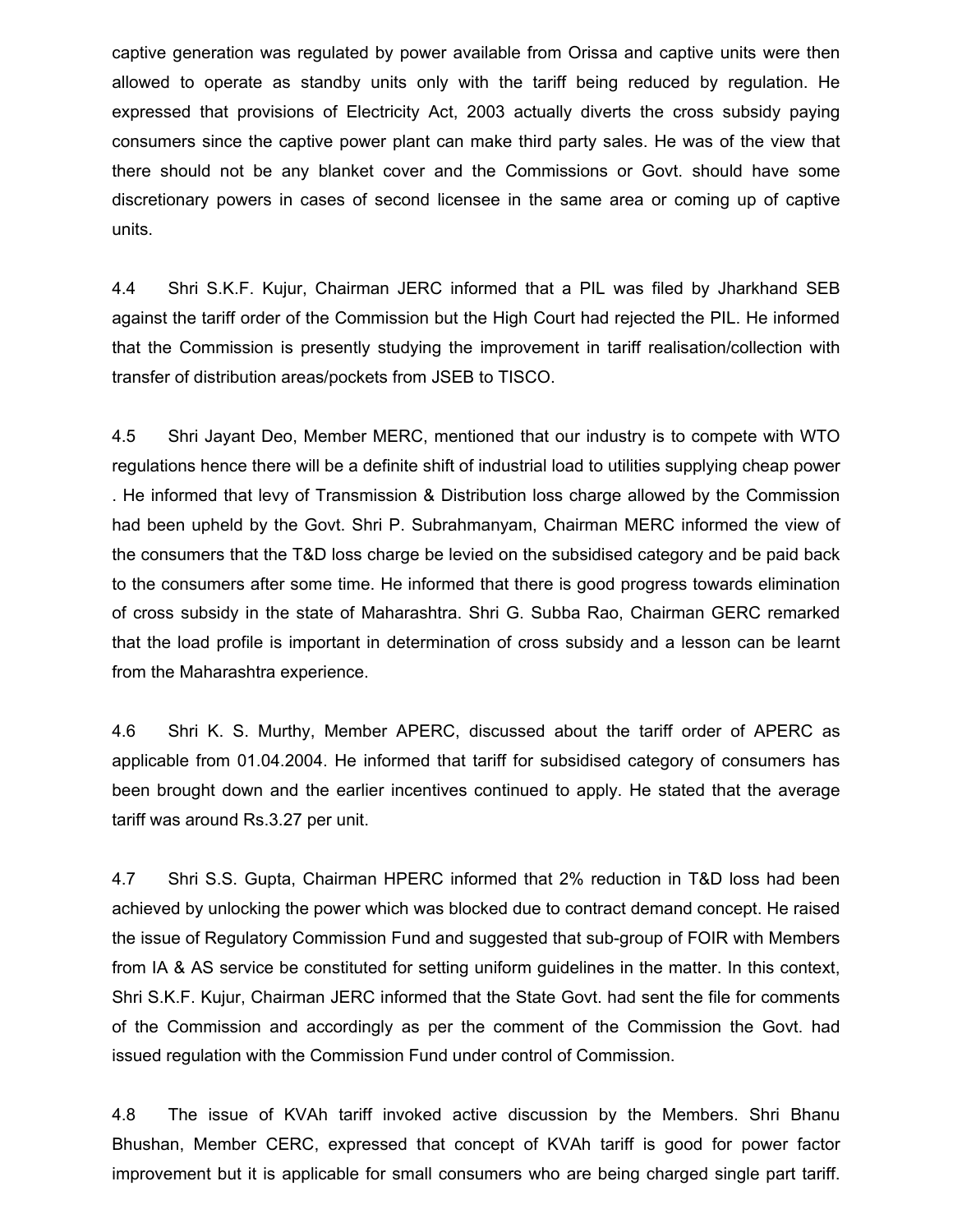He mentioned that for application of KVAh tariff the standards for metering & testing procedures are required to be formulated. Shri K.S. Murthy, Member APERC informed that as per their feed back the technology for standardisation of such meters is not there and also KVAh tariff would not be revenue neutral. Shri Pramod Deo, Member MERC remarked that for power factor improvement in HT system measures can be taken by giving power factor incentives. He informed that in respect of LT consumers BSES has already implemented KVAh tariff in Mumbai. Shri D. Roy Bardhan, Member MPERC informed that with regard to meters for KVAh tariff there is a BIS standard and also there is a Meter Committee in BIS. He however mentioned that MPERC has not received any categorical reply from BIS with regard to the methodology and technology of metering to be applied in case of KVAh tariff.

4.9 The issue of License Fee was taken up for discussion as to whether it should be based on ARR (Annual Rate of Return) or a lumpsum amount. Shri B.C. Jena, Member OERC expressed that the License Fee can be decided by the State Govt. or it can be a lumpsum amount as is being practiced by CERC. Shri Divakar Dev, Chairman UERC mentioned that the State Govt. decides the application fee but on annual basis the License Fee is to be actually decided by the Commission.

5. A presentation was made by Indian Small Hydropower Developers Association on the issues related to development of Small Hydro Projects. Initially Shri Saxena, Director MNES (Govt. of India) discussed about the policy of Govt. of India with regard to development of Small Hydro Projects and he requested that the Regulators should consider giving a clear tariff signal for development of renewables including Small Hydro etc. He informed that the subsidy on Wind Power Development has been withdrawn and gradually the subsidy for Hydro Projects will be withdrawn by GOI as the sector becomes viable. Shri Bhanu Bhushan, Member CERC inquired about the basis for fixation of rate of Rs.2.25 per unit under avoided cost method. He also sought clarification on the issue of incentives and subsidy given by GOI and expressed that there is no Govt. regulation/guideline which is binding on the Regulators for development of renewables including small hydro. He was of the view that the concept of avoided cost is a practical and commercial solution for tariff fixation but the same varies from time to time. He suggested that the energy generated from small hydro projects could be taken as against UI (Unscheduled Interchange) price for overdrawals from the grid to make such projects viable. Shri S.K. Jena, Member OERC remarked that the problem with development of mini hydro projects is basically the fact that these projects are taken up by developers who are not able to execute the project in an efficient manner. The presentation was further supplemented by Prof. Arun Kumar, IIT Roorkee and Dr. Arun Gupta – one of the actual developers of small hydro project. Besides highlighting the problem in development of such projects, the presentation highlighted the fact that there are considerable variations in tariff structure in various states.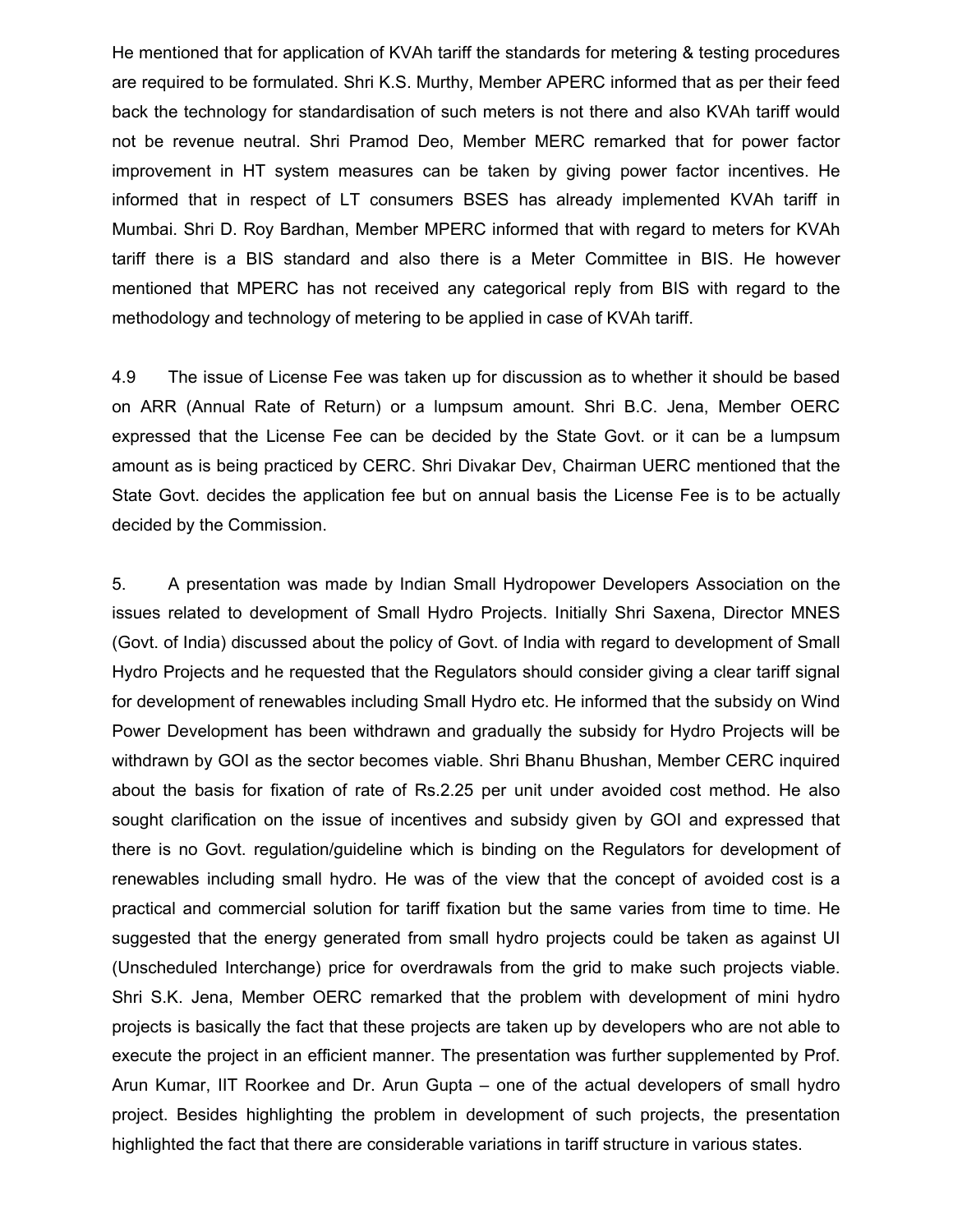6. In the concluding session on  $25<sup>th</sup>$  March, 2004, an interesting presentation was made by LANDIS & GYR on Metering problems and the available solutions. The presentation invoked active participation of the Members and various issues related to the state of the art technology, the cost effectiveness, effect of working environments in Indian conditions, the past experience of utilisation of the available Metering solutions world wide etc. were keenly deliberated.

7. In the morning session on  $26<sup>th</sup>$  March 2004, a presentation was made by Shri K.S. Murthy, Member APERC on the Guidelines of Distribution Tariff as finalised by FOIR Committee vis-à-vis the National Tariff Policy of the Task Force constituted by Govt. of India. During the presentation the major issues related to Open Access, Cross Subsidy, Benefit & Loss Sharing mechanism for uncontrollable costs such as taxes, hydro thermal mix, etc. were extensively discussed by the Members. A view emerged that the uncontrollable costs for Licensee will have to be a pass through in the tariff but the same should be subjected to scrutiny of the Commissions. The Members felt that though it is obligatory for the Commissions to follow the Govt. Policy but it will not be possible for Commissions to adhere to the principles laid down in the Govt. Policy under discussion. The Forum was of the view that first of all the report of Task Force should be accepted by the Govt. of India and then there should be second stage of the consultation with the State Govts. before the Tariff Policy is formalised by the Govt. of India. The Members requested the CERC to take up the matter with Govt. of India for policy on Generation and Transmission Tariff.

Shri Arun Kumar, Chairman RERC remarked that the issue of surcharge is not at all a Tariff Policy issue. Hony. Chairman FOIR proposed that the document finalised by the FOIR Committee for Distribution Tariff be sent to Govt. of India explaining that the same has been debated in the FOIR Meeting. Shri K.N. Sinha, Member CERC was however of the view that sending of this document to Govt. will amount to giving the powers to Govt. for fixing up the parameters of Tariff as policy which has been opposed by CERC. Hony. Chairman FOIR expressed that laying down the Tariff Policy is the prerogative of the Govt. of India. Shri K.N. Sinha, Member CERC suggested that this document be published as the document of FOIR and all the State Commissions adopt the same even if there is conflict with the Govt. Policy. The Members finally decided that this document of FOIR laying down the broad principles/guidelines should be sent to the Govt. of India explaining to the Govt. the view point of FOIR about the broad principles which should be reflected in the Tariff Policy. It was also agreed that surcharge being an issue of open access is to be decided as regulation by the Commissions and the same is not a Tariff Policy issue.

8. Hon'ble Chief Minister of Uttaranchal and Hon'ble Minister of State for Power of Uttaranchal, also joined the FOIR Meeting at 1100 hrs. on  $26<sup>th</sup>$  March, 2004. Shri G.P. Rao, Hony. Chairman, FOIR welcomed the Hon'ble Chief Minister and Hon'ble Minister of State for